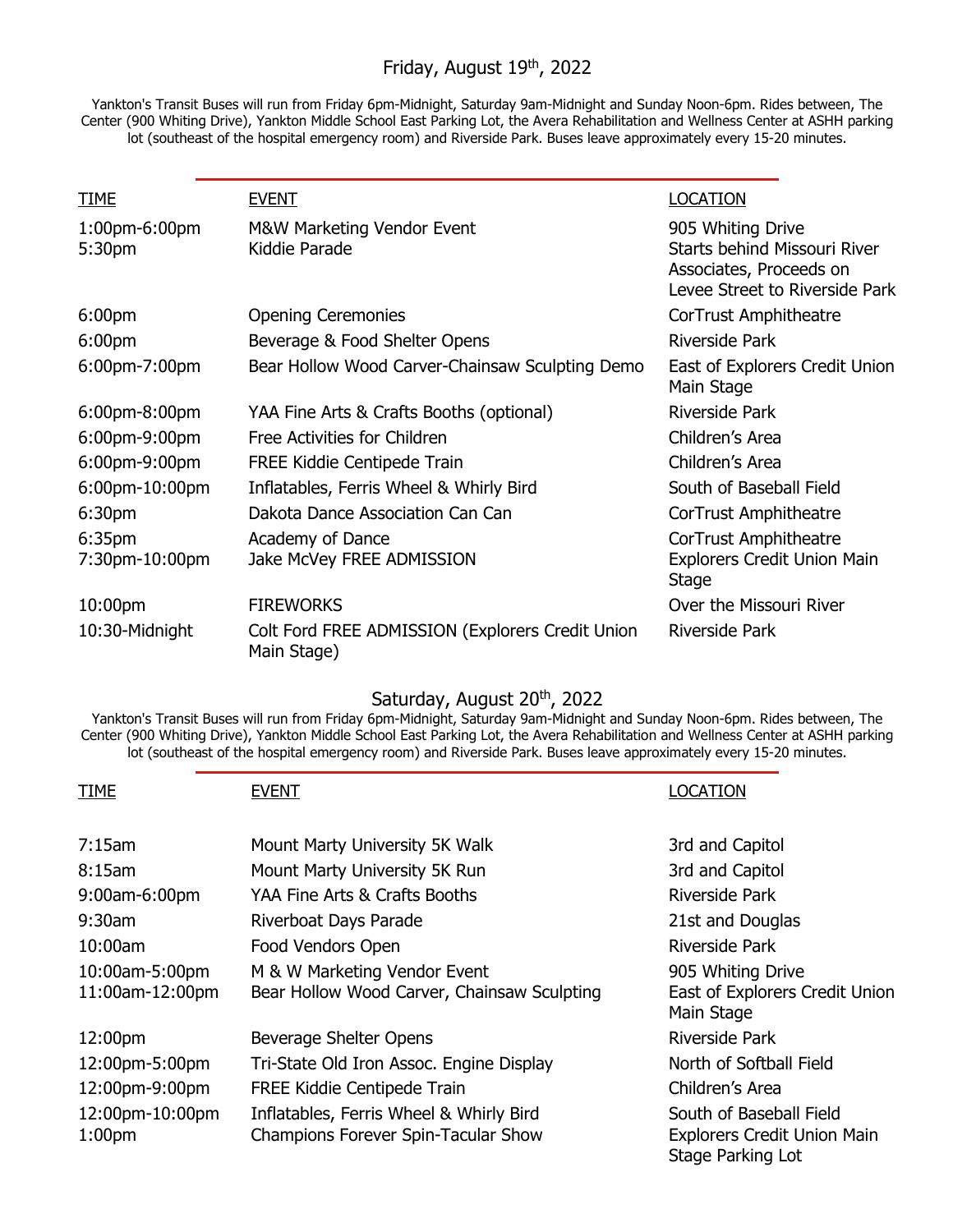| $1:00$ pm $-2:00$ pm | <b>Sheltered Reality</b>                                          | CorTrust Amphitheater                                   |
|----------------------|-------------------------------------------------------------------|---------------------------------------------------------|
| 1:00pm-6:00pm        | <b>FREE Activities for Children</b>                               | Children's Area                                         |
| 1:30 <sub>pm</sub>   | Tri-State Old Iron Tractor Games & Dynoing                        | North of Softball Field                                 |
| 1:30 <sub>pm</sub>   | Poker Run Registration/"Classic Cruisers"                         | Larry's Heating & Cooling                               |
| 2:00pm-3:00pm        | Bear Hollow Wood Carver-Chainsaw Sculpting Demo                   | East of Explorers Credit<br>Union Main Stage            |
| 2:00pm-4:00pm        | Mogen's Heroes                                                    | CorTrust Amphitheater                                   |
| 3:00 <sub>pm</sub>   | Poker Run Start Time/"Classic Cruisers"                           | Larry's Heating & Cooling                               |
| 3:00 <sub>pm</sub>   | <b>Champions Forever Spin-Tacular Show</b>                        | <b>Explorers Credit Union Main</b><br>Stage Parking Lot |
| 4:00pm-5:45pm        | <b>Omaha Street Percussion</b>                                    | CorTrust Amphitheater                                   |
| 4:00 <sub>pm</sub>   | Riverboat Days Golf Ball Drop                                     | South of Main Parking Lot                               |
| 4:00pm-5:00pm        | Bear Hollow Wood Carver-Chainsaw Sculpting Demo                   | East of Explorers Credit<br>Union Main Stage            |
| 5:00pm               | Champions Forever Spin-Tacular Show                               | <b>Explorers Credit Union Main</b><br>Stage Parking Lot |
| 6:30pm-8:30pm        | Premiere Dance Complex                                            | CorTrust Amphitheater                                   |
| 7:30pm-10:00pm       | 4 Sure                                                            | <b>Explorers Credit Union Main</b><br>Stage Parking Lot |
| 8:00pm-12:00am       | Saving Abel FREE ADMISSION (Explorers Credit<br>Union Main Stage) | Riverside Park                                          |

#### Sunday, August 21st, 2022

Yankton's Transit Buses will run from Friday 6pm-Midnight, Saturday 9am-Midnight and Sunday Noon-6pm. Rides between, The Center (900 Whiting Drive), Yankton Middle School East Parking Lot, the Avera Rehabilitation and Wellness Center at ASHH parking lot (southeast of the hospital emergency room) and Riverside Park. Buses leave approximately every 15-20 minutes.

### TIME EVENT EVENT EVENT

| 8:30am-11:30am            | Classic Cruiser Car Show Registration                                          | Softball Diamond                                                            |
|---------------------------|--------------------------------------------------------------------------------|-----------------------------------------------------------------------------|
| 9:30am-5:30pm             | YAA Fine Arts & Crafts Booths                                                  | Riverside Park                                                              |
| 10:00am                   | Food Vendors Open                                                              | Riverside Park                                                              |
| $10:30$ am                | Yankton First Assembly of God Community Worship                                | CorTrust Amphitheater                                                       |
| 11:00am-5:00pm<br>12:00pm | Inflatables, Ferris Wheel & Whirly Bird<br>Champions Forever Spin-Tacular Show | South of Baseball Field<br>Explorers Credit Union Main Stage<br>Parking Lot |
| 12:00pm-1:00pm            | <b>Tommy Edwin</b>                                                             | CorTrust Amphitheatre                                                       |
| 12:00pm-1:00pm            | Bear Hollow Wood Carver-Chainsaw Sculpting                                     | East of Explorers Credit Union Main<br>Stage                                |
| 12:00pm-4:00pm            | <b>Classic Cruisers Car Show</b>                                               | Softball Diamond                                                            |
| 12:00pm-4:00pm            | Tri-State Old Iron Assoc. Tractor & Engine Display                             | North of Softball Field                                                     |
| 12:00pm-5:00pm            | <b>FREE Kiddie Centipede Train</b>                                             | Children's Area                                                             |
| 12:00pm-6:00pm            | Beverage Shelter Opens                                                         | Riverside Park                                                              |
| 1:00pm-3:00pm             | Kimberly Kaye Bach                                                             | CorTrust Amphitheater                                                       |
| 1:00pm-5:00pm             | <b>FREE Activities for Children</b>                                            | Children's Area                                                             |
| 1:30 <sub>pm</sub>        | Tri-State Old Iron Tractor Games & Dynoing                                     | North of Softball Field                                                     |